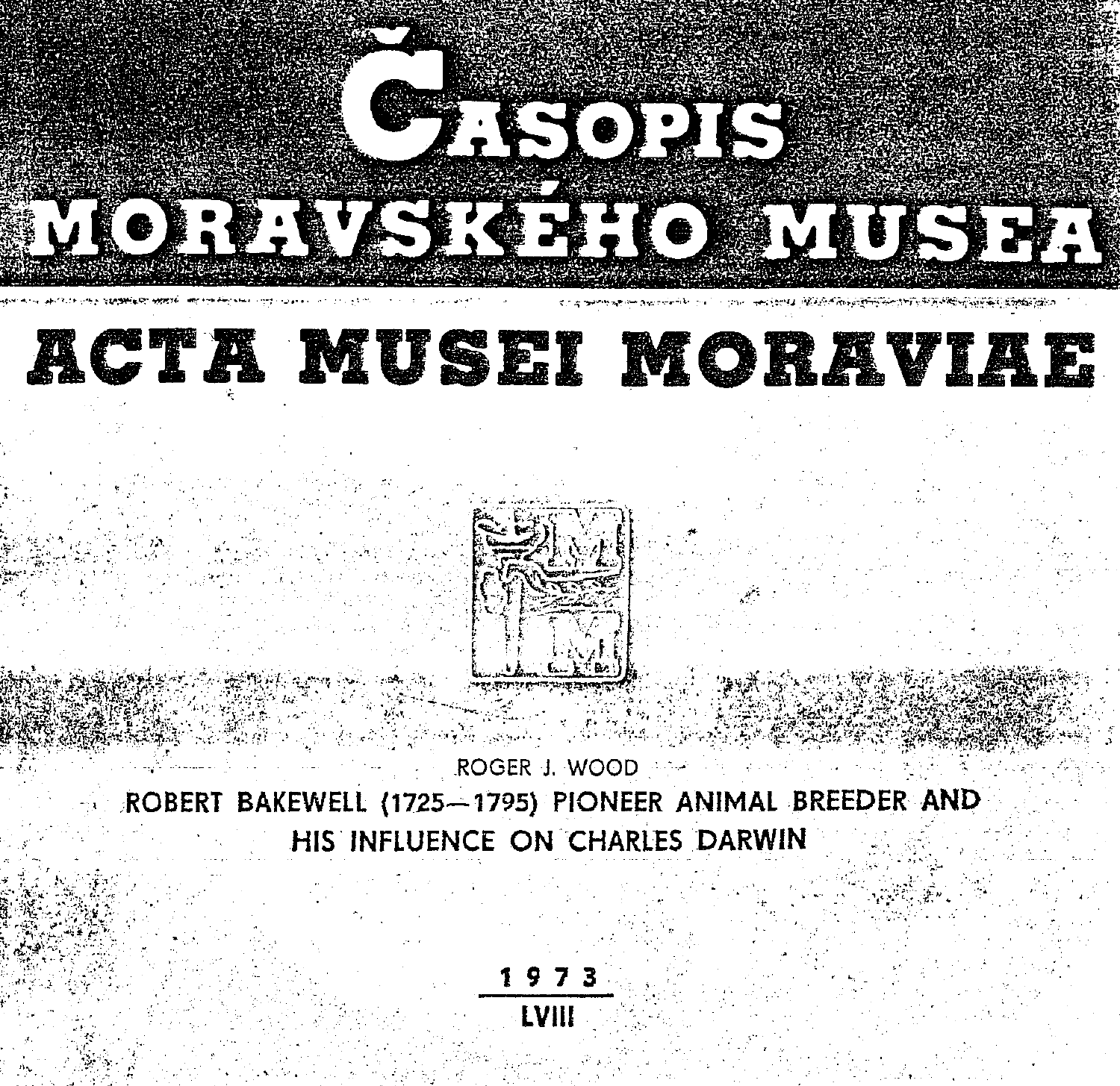|                     |       | ČASOPIS MORAVSKÉHO MUSEA |      |                      |  |
|---------------------|-------|--------------------------|------|----------------------|--|
| $\sim$ 100 $\sim$   |       | ACTA MUSEI MORAVIAE      |      |                      |  |
|                     | LVIII |                          | 1973 | Folia Mendeliana (8) |  |
| Scientiae naturales |       |                          |      |                      |  |

# ROBERT BAKEWELL (1725—1795) PIONEER ANIMAL BREEDER AND HIS INFLUENCE ON CHARLES DARWIN

ROBERT BAKEWELL (1725—1795} PROKOPNIK VE SLECHTENI ZVIRAT A JEHO VLIV NA CHARLESE DARWINA

### 'ROGER J. WOOD

Department of Zoology, University of Manchester, England

A critical review of literature relating to Robert Bakewell, pioneer animal breeder, and the influence of agricultura! selection practice on Charles Darwin.

Robert Bakewell, a tenant farmer of Dishley in Leicestershire, lived at a time in English history when the population was increasing rapidly. It was also a period of rising affluence when a growing number of consumers could afford food of high quality and were no longer content to eat tough meat from old animals, slaughtered only when they had served a useful purpose in other ways. The changing situation encouraged advances towards greater agricultural efficiency — the so-called agricultural revolution. Bakewell was in the forefront of this revolution and his achievements and his influence were such that even within his own lifetime he was considered one of its major heroes.

He began to pay particular attention to the improvement of livestock at about the age of twenty-two (Pawson, 1957, p. 18). His father, also a farmer, encouraged Robert's interest (Pitt, 1809, p. 217]. allowing him to leave the farm at intervals, on journeys of exploration to study farming methods and make observations on livestock around the country, later supplemented by visits to Ireland and Holland (Pawson, p. 15).

In 1760 Bakewell, at the age of thirty-five, took over his father's farm, which he held on Jease throughout his life. He soon showed himself to be a man of varied talents. He was an exponent of grassland irrigation, increasing by more than three times the yield of hay from his meadows. (Bakewell Letters in Pawson, p. 113.)\*) Marshall (1790) wrote "Mr. Bakewwell is, in. truth, a master in the art; and Dishley, at present, a school in which it might be studied with singular advantage." (Marshall, 1790, p. 286-287}. Bakewell

<sup>\*)</sup> All quotations from the Bakewell Letters are given here with modern spelling and punctuation.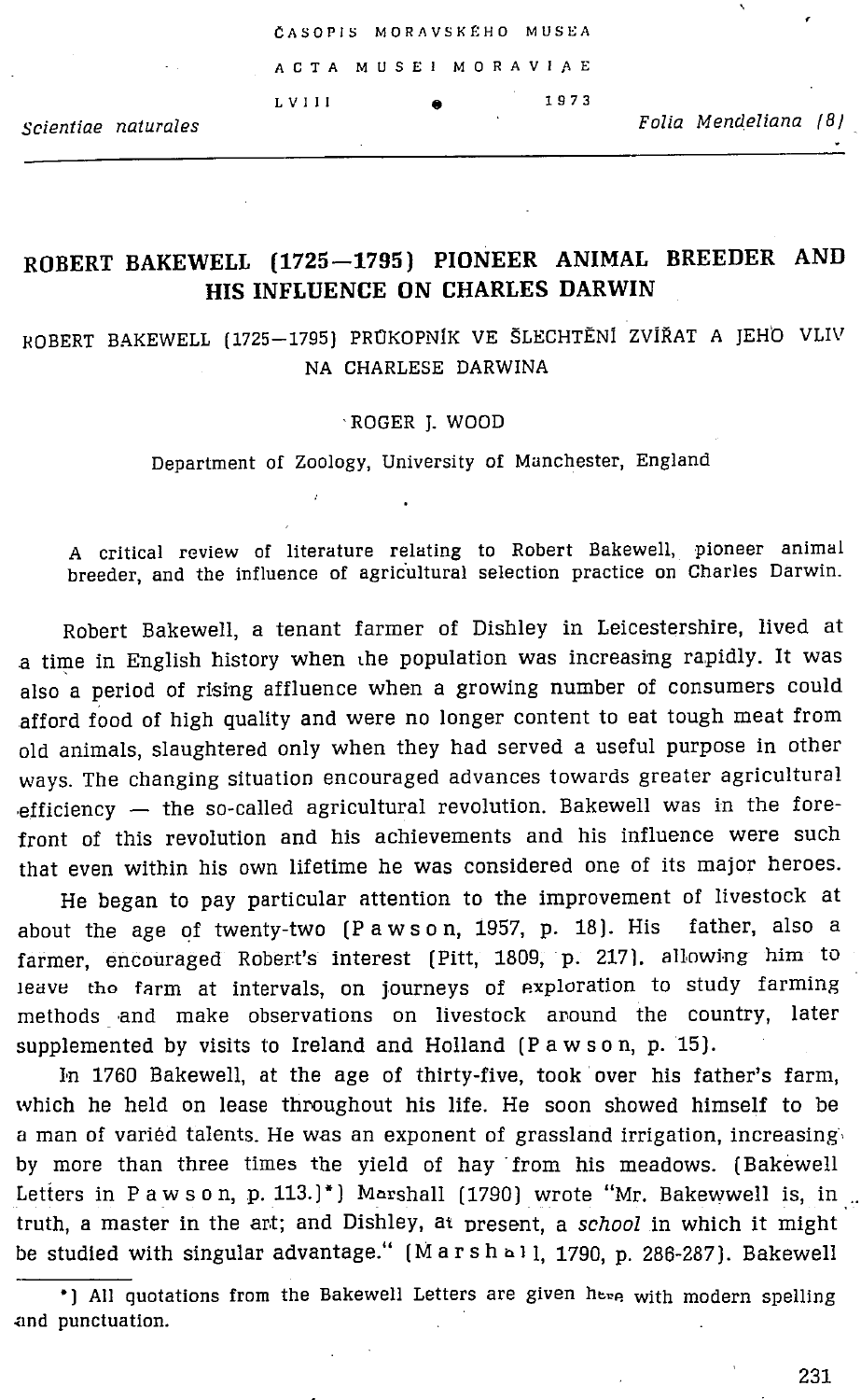was also renowned for his cabbages and he either developed or propagater <sup>a</sup> new large variety (Marshall, pp. 260-261; Bakewell Letters in Paws On  $p_1$  133) especially suited to the fattening of sheep and cattle. He was very interested in the use of water as a means of transport and cut canals acros, his farm to carry crops and manure (Bakewell Letters in Pawson, pp 151-152). He had ideas on road making (Young, 1932, p. 329) and he wa, also something of an expert on farm machinery, inventing among other thing. <sup>a</sup> new design of plough (Young, pp. 308-309). Among those to whom he suppliec farm machinery was "that great and good man General Washington." (Ba kewell Letters in Pawson, p. 107.}

But above all, Bakewell was an animal breeder, and by all accounts, the very best of his time. In the wôrds of Marshall (p. 295) he was "long and most deservedly considered the principal promoter of the art of breeding" Young (1791, p. 302} refers to "the celebrated livestock of this Prince of Bree ders". It can be said that Marshall and Young were the leading contemporary writters on agricultural practice. Undoubtedly Bakewell had an enormou influence on the improvement of farm stock in Britain, and throughout the world. At one time he was concerned with pigs and horses as well as cow and sheep although it was with the latter two species that he was most successful and exerted the greatest influence on other breeders.

Many local breeds of cattle were to be found in Britain in the eighteentt century. These differed in appearance and in various qualities, such as mill yield and the ability to pull a plough. Even before Bakewell's time there ha¢ been attempts, often successful in a limited. way, to improve local breeds But these soon faded into insignificance compared with Bakewell's achie. vements. It was not that earlier breeders (Gresley, Tate, Welby, Webster} had failed but that because Bakewell was moving so quickly in a systematic attempt to breed for commercially important qualities, it appeared, by contrast that others had been standing still. Thus it could be written shortly after Bakewell's death: "it may be truly said, without partiality, that he has done more than any other man who had lived before him. He may be considered almost as a creator of a new breed of animals, so generally. and so justly -admired." (Pitt, p. 217}.

Bakewell envisaged <sup>a</sup> new kind of animal to satisfy the increasing demand for good cheap meat, <sup>a</sup> beast which would grow quickly on the minimum of food, giving tender meat and plenty of fat, then in demand (Pawson, pp 50-51). He achieved this very rapidly by selective. breeding. The cattle he produced had smaller bones, were more thickly fleshed on the most valuable parts and were described as "barrel-shaped" and straight backed, in contrast to the more lanky, large boned cattle common in his day. The improved cattle seemed like a new breed and were known as the "New Longhorns" or "Dishley" cattle. Combined with other developments, Bakewell's breeding success made possible a year round supply of fresh meat and the replacement of the salted meat hitherto eaten in the winter (P awson, p. 8).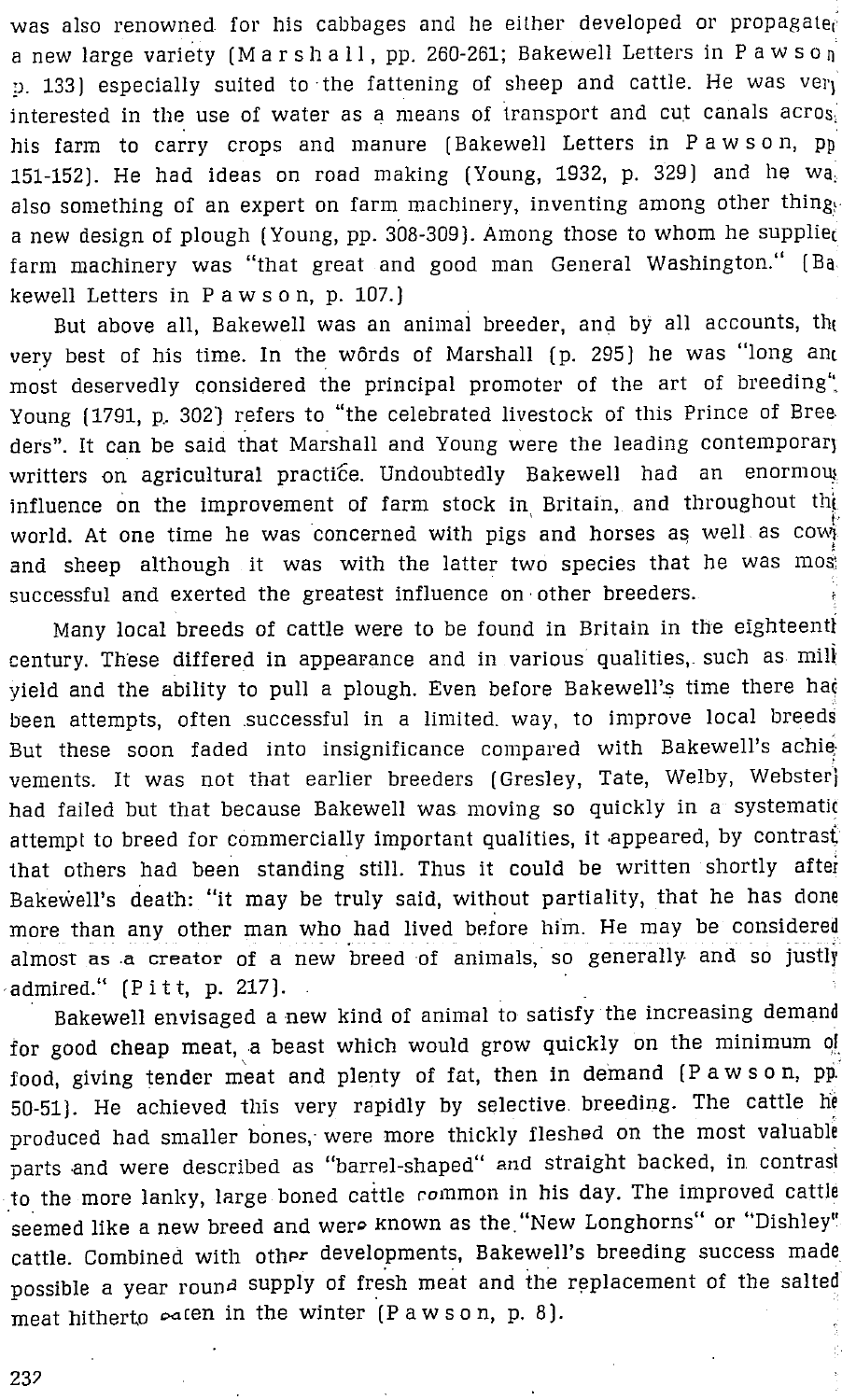The accuracy of contemporary illustrations of the improved cattle is in some doubt but those given in figs. <sup>3</sup> and <sup>4</sup> are perhaps the closest it is possible to get. These engravings by Garrard are taken from W. Youatt (1834, pp. 196-197). In the hope of moving closer to what the animals really looked like, these figures have been reinterpreted by a modern artist\*) used to looking at bodies from <sup>a</sup> functional point of view. He has produced the sketches in figs. <sup>5</sup> and <sup>6</sup> on which are indicated (by arrows) the main features of Bakewell's cattle, as described by John Lawrence: "sound tight cylindrical carcase, wide on the hips, but very little prominence in the huckle <sup>|</sup> {hip) bones; straight back, well filled behind shoulders; neck long and fine without any superfluous skin or dewlap, horns long, taper downwards and of <sup>a</sup> deep yellowish colour; head fine and smooth. The barrel form, graduaily tapering towards the ends, was the model, as in sheep" (Pawson, p. 53).

His original breeding stock was of north English origin and had long horns. He started with <sup>a</sup> male and two females, the bull being purchased from <sup>a</sup> farmer in Westrforland, the cows coming from <sup>a</sup> Midland farmer, Webster of Canley, whose cattle were descended from earlier imports from the north and were reputed to be the best available. "To these and their progeny he confined himself." (Youatt, p. 192).

His success in improving the stock seems to have rested on one basic principle: to choose the characters he wanted to change, for instance, a particular muscle or bone, and to breed for those animals which possessed the desired features (Bakewell Letters in Pawson, p. 107). "You can't eat bone" said Bakewell (P a w s o n, p. 50), so he set about reducing it.

This seems very obvious but it did not seem so to people in Bakewell's day. There were several reasons for this. Firstly his contemporaries did not see as clearly as Bakewell, the relationship between form and certain propensities (Marshall, p. 299), (e. g. rate of fattening). Secondly, they probably. did not believe that such propensities could be inherited. Thirdly, they were not prepared to ignore "fancy points' (e. g. colour) which distinguished their local breeds and.in which there was much local pride; but which Bakewell considered quite correctly to be of no account, viewing the animal as a marketable commodity (Culley, 1807, pp. 6-8). Finally, they were not willing to inbreed, which Bakewell considered quite essential (Culley, pp. 8-10 and. Marshall, p. 300) going so far as to mate fathers with daughters and mothers with sons (Pawson, p. 54).

Some breeders of race horses (Marshall, p. 300), game cocks (Culley, p. 10) and dogs (Culley, p. <sup>10</sup> and Pawson, p. 9) shared Bakewell's willingness to inbreed, but his predecessors in sheep and cattle breeding did not. To discover the strenght of their objection we may quote from Bakewell's friend and pupil.George Culley: "The great obstacle to the impro- 0) and<br>ingness<br>not. To<br>ell's fri

233

<sup>\*)</sup> Mr. Richard Neave, Department of Medical fllustration, Royal Infirmary, Man- .chester M13: 9WL, England.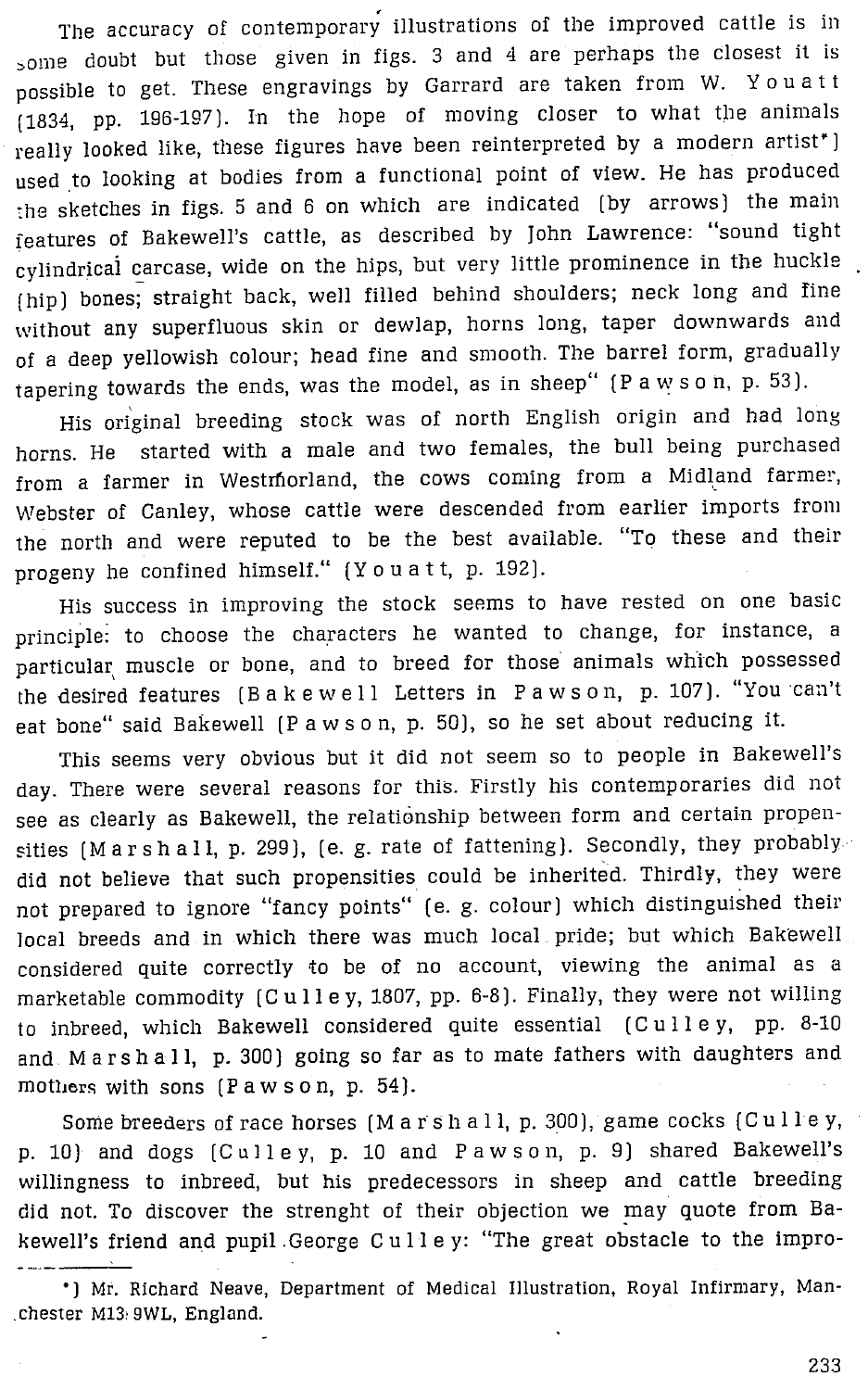vement of domestic animals seems to have arisen from a common and prevailing idea amongst breeders that mo bulls should be used in the same stock for more than three years, and no tup\*} more than two. Otherwise the breed will be too near akin." "Some have imbibed the prejudice so far as to think it irreligious".  $(C \text{ u} \log p, p) = 9-10$ )\*\*)

Youatt (1834, pp. 191-192) writes "Improvement had hitherto. been attempted to be produced by selecting females from the native stock of the<br>country, and crossing them with males of an alien breed. Mr. Bakewell's good sense led him to imagine that the object might be better accomplished<br>by uniting the superior branches of the same breed, than by any mixture of foreign ones." "As his stock increased, he was enabled to avoid the injurious<br>and enervating consequences of breeding too closely 'in and in'. The breed<br>was the same but he could interpose a remove or two, between members the same family. He could improve all the excellencies of the breed without the danger of deterioration; and the rapidity of the improvement which he effected was only equalled by its extent.'

The improved Longhorn cattle were <sup>a</sup> sensation and soon other breeders breeds. This led eventually to some of the newer varieties, particularly the improved Shorthorn, becoming preferred to the Longhorn. Despite the obvious-improvements in the Longhorn there were some disadvantages, notably i

The improved Shorthorn, the most successful breed of cattle in the nineteenth century, owed much to Bakewell indirectly. Four of the major shorthorn breeders, Charles Colling, Robert Colling (W hittaker, 1925, quoted by P his cattle, the answer was "'Mr. Coke, give me your hand and I will guide it.' Bakewell thereupon took Coke's hand in his own and passing it over the cattle, taught him how to judge the formation of the beast's flesh, its

But Bakewell was by no means dogmatic about his methods. In a letter to Culley he wrote "I would recommend to you and to others who have adopted my opinions to pursue it with unremitting zeal as far as shall be consistent with prudence and common sense, *always open to conviction when* anything better is advanced." (Bakewell Letters in Pawson, p. 109).\*)

- \*)  $\tan x = \tan x$ .
- \*\*) my italics.
- \*) my italics.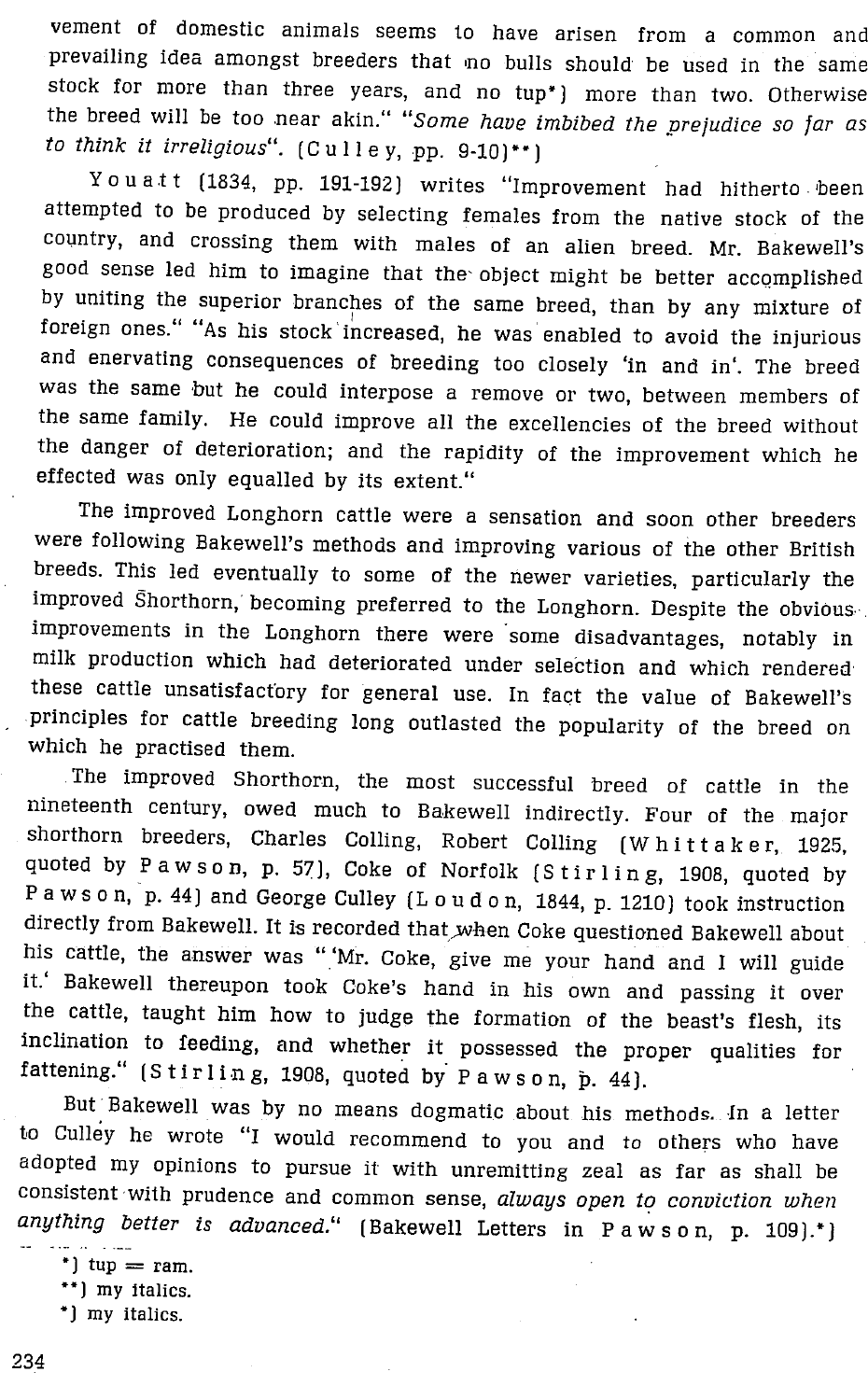e Bakewell's achievements with sheep were even more successful than those with cattle. Not only did he revolutionize the approach to sheep breeding {leading ultimately through other hands to the improvement of all the major breeds) but his own particular product, the "Dishley" or "New Leicester" sheep was very successful in its own right and is bred even to this day.

Using the same methods as those he applied to cattle, Bakewell bred the Dishley sheep for quick maturing, to give a high yield in proportion to the body weight of tender meat with a high fat content. "My people want fat mutton and I give it to them" said Bakewell (Pawson, p. 50). The improvements were made by selection in what would nowadays be termed a "high plane nutritional environment' (Kerridge, 1967, pp. 323-324; Marshall, pp. 397-398 and Hammond, 1960, p. 322). The sheep he produced (fig. 7) were "distinguished from other long-woolled breeds, by their fine lively eyes, clean heads, straight broad flat backs, round (barrel- -like] bodies, very fine small bones, thin pelis and an inclination to make fat at an early age (Culley, p. 105}. The main features are indicated (by arows) in fig 8, which is a reinterpretation of the unlikely representation of a Dishley ram in fig. 7.

The new sheep fattened in two years  $[Cul]$ ey, p. 106) instead of the three or four years previously required (Kerridge, p. 324; Pawson, p. 62} and they even fattened well on poor food (Housman, 1894, quoted by Pawson, p. 79). Although the sheep were known as the "New Leicesters", this was a misnomer, as pointed out by Bakewell himself in a letter to Culley {Bakewell Letters in Pawson, p. 121) clearly his foundation stock were not restricted to sheep from Leicestershire. In fact the origin of the "New Leicester " breed is still in doubt although Pawson (1957), after' reviewing all the evidence, concludes that "the foundation stock were probably Longwooled sheep of the Midland counties" (Pawson, p. 60).

One of Bakewell's major advances in breeding technique, perfected with his sheep, was the introduction of progeny testing (Pawson, pp. 91-92). He achieved this by hiring his rams rather than selling them, and thus mating them to as many ewes as possible, not only in his own locality but in other parts of the countryas well. He was then able to judge the effectiveness of his rams with different mates and in different environments, and then to buy back those lambs he wanted. He was not the first breeder to hire rams, but he was the first to make systematic use of this procedure, and he popularised it against much initial opposition (Pawson, p. 69).

Bakewell carried out investigations on his sheep (Bakewell Letters in Pawson, p. 106) which went well beyond anything he had done with cattle {Pitt, p. 218). He kept tethered sheep of different kinds on-different foods, weighing both animals and food every week until slaughtering, to see the effect of nutrition (Bakewell Letters in Pawson, p. 106). In some of these experiments he was assisted by visitors staying on his farm. When Arthur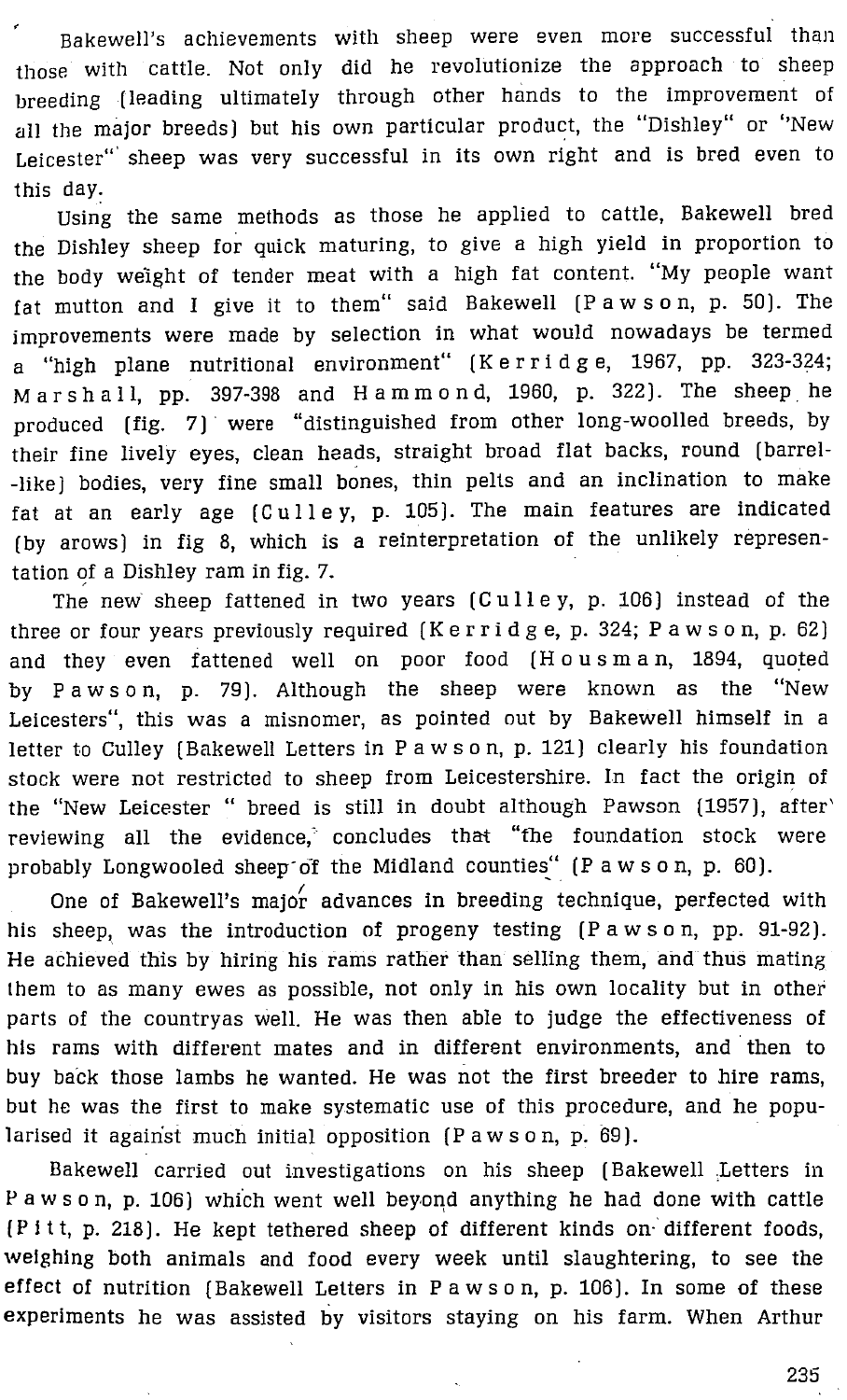Young visited Bakewell in 1785, he noted that one experiment was under the supervision of <sup>a</sup> young Russian. The results were chalked on slates and later transferred to Bakewell's permanent records (now unfortunately  $lost).$ "

Bakewell had many visitors, <sup>a</sup> substantial number coming from the Continent of Europe (Pawson, p. 41}. His hospitality was renowned. "The Dishley estate was more than a farm.-It rapidly became an institution of higher learning. Many earnest young men were attracted to Bakewell and came to stay and work with him solely for the experience to be gained." (Foley, 1952, quoted by Pawson, p. 41). Bakewell, turned his hall into <sup>a</sup> museum in which joints preserved in brine and skeletons were used to demonstrate the effects of heredity and nutrition (Housman, 1894, quoted by Pawson, p. 42]. Visitors would go away astonished at what they had seen. A Frenchman, Count Francois de la Rochefoucauld, who visited Bakewell in 1783, (Bakewell Letters in Pawson, p. 171] described him as "one of the most rémarkable men to meet in the whole country." (Rochefoucauld, 1784, quoted by <sup>P</sup> awson, p. 39). All agree on Bakewell's influence. It extended well beyond the British Isles and it was felt by people living long after he died. Nor was it confined to his fellow farmers; even the great Charles Darwin {1809-1882} came under his spell.

Darwin's interest in Bakewell. lay in the variation revealed by his technique of selection (Darwin, 1868, Vol. 1, p. 92, pp. 99-100}. The great changes wrought by human -selection within a few generations encouraged Darwin to speculate on what might be achieved by natural selection over the enormous spread of geological time. He wrote in his essay of 1844 "Let this work of selection, on the one hand, and death on the other, go on for a thousand generations, who would pretend to affirm it would produce no effect, when we remember what in a few. years Bakewell effected on cattle and Western on sheep, by this identical principle of selection." (Darwin, 1844, p. 119.)

Darwin notes that "breeders habitually speak of an animal's organisation ' as something plastic, which they can model almost as they please" (Darwin, 1872, pp. 22-23). This opinion reflected Bakewell's in his more optimistic moments. He was reported as saying "You can get beasts to weigh where you want them to weigh, i. e. in roasting places and not in boiling places" (Pawson, p. 50) although on another occasion he was less sanguine about his achievements when he wrote to Culley, "the sheep <sup>I</sup> sent is not without some places I would wish better but know not how to alter them." (Bakewell Letters in  $Pawson$ , p. 122.

Variation between domestic animals led Darwin to reject the widely-held contemporary opinion that members of a species differed only in superficial, "non-essential", characters. For a full discussion of this typological concept

<sup>\*)</sup> The evidence of Arthur Young, quoted by Pawson, p. 88.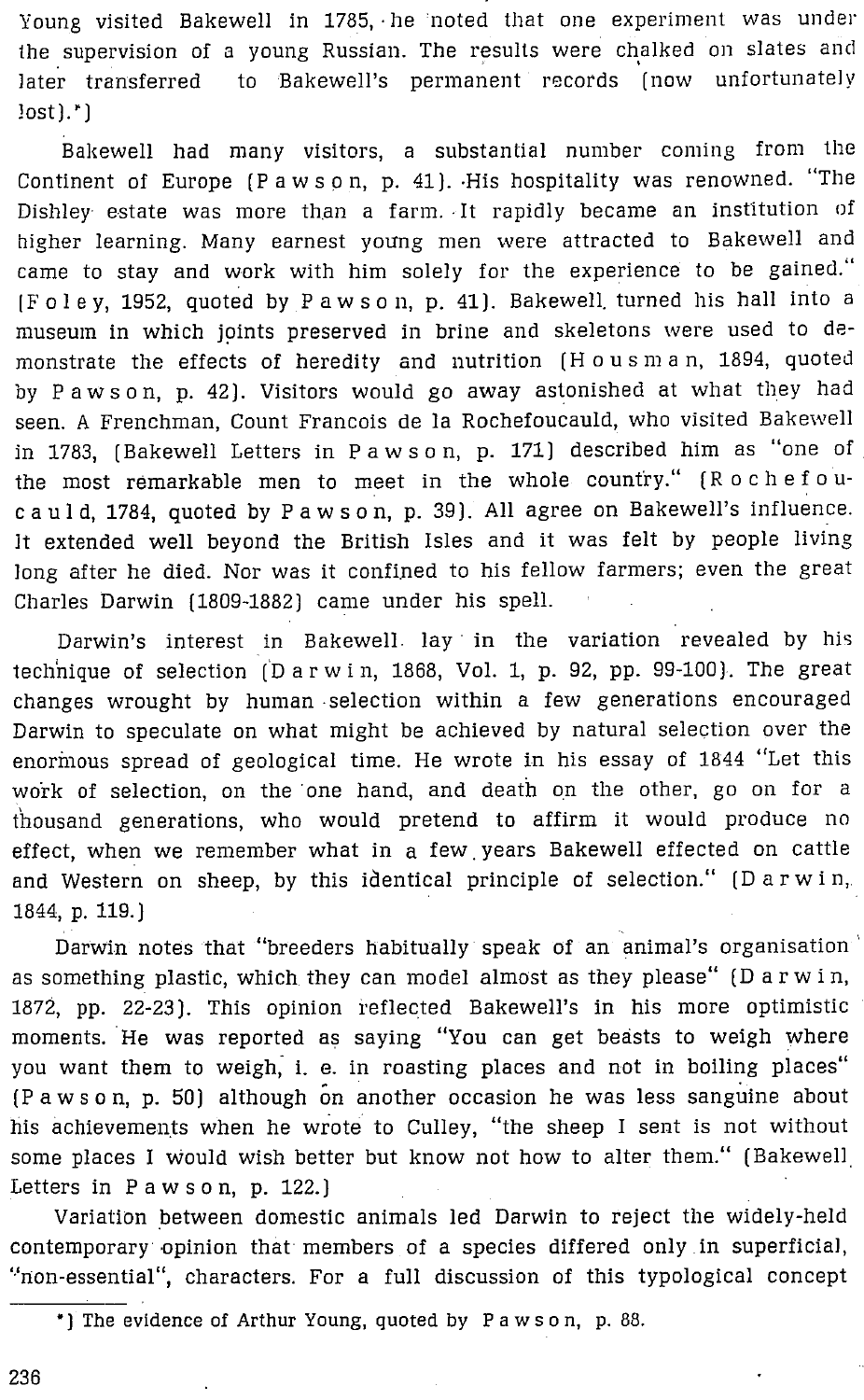of the species and Darwin's reaction to it, see Mayr (1972). According to this point of view, variation in domestic animals could be explained only on the basis that different varieties were descended from "primordially distinct" species or from crosses between such species. Darwin seriously questioned this as a general rule while admitting that it might be true in some cases. Referring to British cattle, he wrote "A large part of the 'difference, no doubt, may be due to descent from primordially distinct species; but we may feel sure that there has been, in addition, <sup>a</sup> considerable amount of variation (Darwin, 1868, Vol. 1, pp. 86-87). The earliest reference to Darwin's having considered this problem is in <sup>a</sup> letter written to A. R. Wallace in <sup>1857</sup> (Murray, London 1887, Vol. I, pp. 95-96) in which Darwin states. "I rather doubt the truth of the now very prevalent doctrine of all our domestic animals having descended from several wild stocks; although <sup>I</sup> do not doubt that it it is true in some cases."

Support for Darwin's point of view came from the new breeds, particularly those which had been produced by selection from within <sup>a</sup> single variety, without crossing. In his "sketch" of 1842, Darwin remarks "Remember how soon Bakewell on the same principle altered cattle and Western, sheepcarefully, avoiding a cross ......................... with any breed." Darwin, 1842, p. 48.] Darwin was particularly impressed with Bakewell's improved Longhorn cattle. He quotes [Darwin, 1868, Vol. 1, p. 92) Marshall's description of <sup>a</sup> bull called "Shakespeare", as "a striking specimen of what naturalists term accidental varieties. Though bred in the manner that has been mentioned he scarcely inherits <sup>a</sup> single point of the Longhorned breed; his horns excepted." (Marshall, Vol. 1, p. 322.)\*)

Darwin's conclusions from Bakewell's experiments on sheep are more ambiguous and seem to reflect an uncertainty (shared today) about the origin of Bakewell's foundation stock. In 1868 he wrote "What methodical selection has effected for our animals is sufficiently proved, ............................... So greatly were the sheep belonging to some of the earlier breeders such as Bakewell and Lord Western, changed, that many persons could not be persuaded 'hat they had not been crossed. (Darwin, 1868, Vol. 2, p. 198). This suggests that he believed the "New Leicester" sheep had been bred directly from a single variety with no outcrossing. Yet earlier in the same book he had written "So

\*) Darwin obtained this quotation from Youatt (p. 193), where the passage from Marshall is given in full. Youatt's books were Darwin's main source of information on farm animals. In a letter to T. H. Huxley dated Nov. 27, 1859 (Further unpublished letters of Charles Darwin edited by Sir Gavin de Beer, Annals of Science, 1958, Vol. 14, pp. 83—115) Darwin writes "About breeding, <sup>I</sup> know of no one book. <sup>I</sup> did not think well of Lowe" (The Breeds of Domestic Animals of the British Isles, David Low, 1842) "But <sup>I</sup> can name none better. Youatt <sup>1</sup> look at as <sup>a</sup> far better and more practical authority; but then his views and facts are scattered through three or four thick volumes. <sup>I</sup> have picked up most by reading really numberless special treatises and all agricultural and horticultural journals; but it is the work of long years. The difficulty is to know what to trust."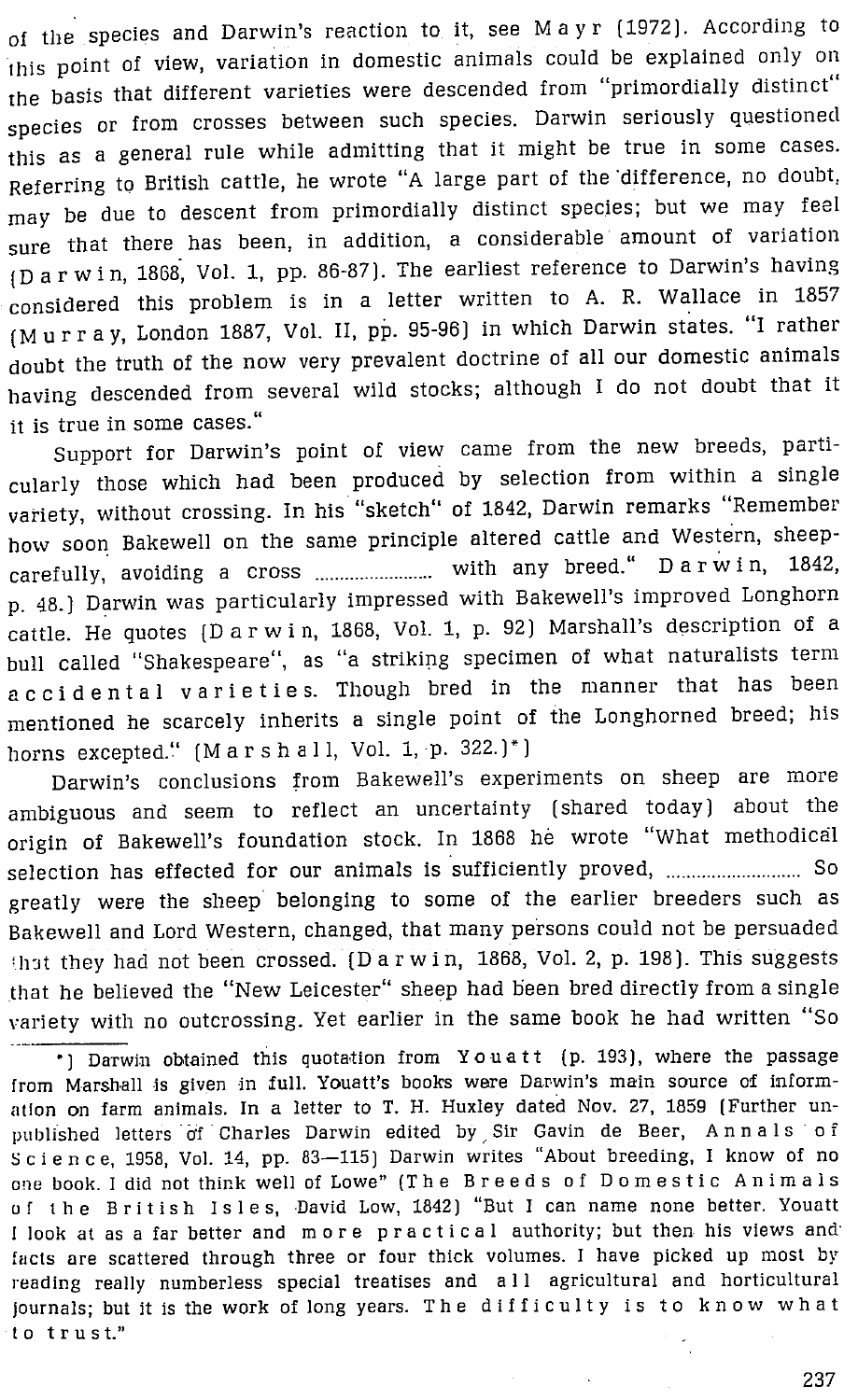with our British sheep: almost all the races, except the Southdown, have<br>been largely crossed; 'this, in fact, has been the history of our principal been largely crossed; 'this, in fact, has been the history of our principal breeds'.\*) (Darwin, 1868, Vol. 1, p. 95.) There is no doubt that Darwin considered the "New Leicester" sheep as a principal breed. So we can see that Bakewell's sheep provided Darwin with <sup>a</sup> less certain example, than did his cattle, of the power of natural selection within <sup>a</sup> single breed.

Darwin clearly understood the continuous nature of the variation with which the breeder worked and the difficulties which this implied for him. He wrote "If selection consisted merely in separating some very distinct variety. and breeding from it, the principle would be so obvious as hardly to be worth notice; but its importance consists in the great effect produced by the accumulation in one direction, during successive generations, of differences absolutely inappreciable to the uneducated eye." "Not one man in a thousand has accuracy of eye and judgement sufficient to become an eminent breeder." (Darwin, 1872, p. 23)..

It is worth remarking here that Bakewell considered his hands more useful 'than his eyes for judging stock (Stirling quoted by Pawson, p. 44; Bakewell Letters in Pawson, p. 113 and Pawson, p. 51}. Bakewell's friend and pupil, G. Culley, was of the same opinion, pointing out that this was <sup>a</sup> copy of the butcher's technique  $(Cu)$  iev, pp. 13-15). But the principle is the same.

Darwin's understanding of the continuous nature of variation and his rejection of the prevailing typological approach to species led him towards the concept of the population. Ernst Mayr (1972) writes: It was this con-<br>cept that made the concept of natural selection possible. Because it is such a novel concept, its acceptance has been slow..." Yet, Bakewell, from his own commercial point of view, appeared to have been well aware. of the significance of the population, as opposed to the individual. He considered that <sup>a</sup> breed should be judged as <sup>a</sup> whole rather than by the best individual members of that breed. In a conversation with Young he is quoted as saying "the merit of <sup>a</sup> breed cannot be supposed to depend on <sup>a</sup> few individuals of whole mass: if the breed, by means of that greater number, is not to able establish itself, most assuredly it cannot be established by a few specimens" (Young, p. 293). By "established itself" Bakewell implies the establishing of its commercial reputation, in competition with other breeds.

It is quite possible that Darwin read this passage, which appeared in an article published in a prominent agricultural journal, although he does not quote it. But whether Darwin read it or not, it seems unlikely that he could have escaped being influenced by the attitude towards breeding .stock which this passage reflects and which inspired Bakewell's successors. Darwin claimed to have read "all agricultural and horticultural journals" (see Darwin, 1872, p. 23), but we do not know how far back he went. Thus Mayr (1971) writes:

\*) Quotation from an article by Spooner W. G. (1862) on cross-breeding J. Ro y. Agric. Soc., Vol. xx pt. ii.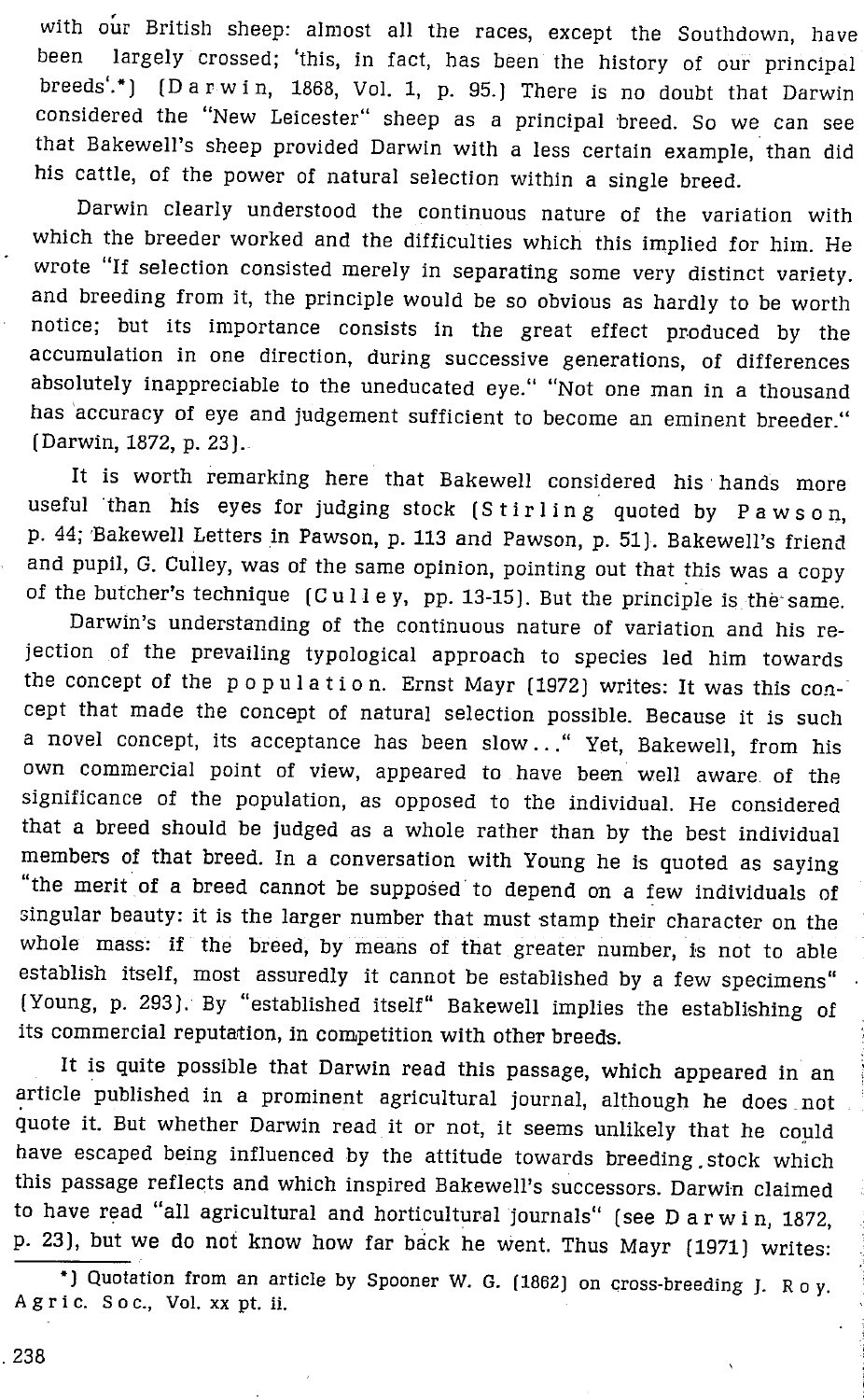"The entire method of the breeder is based on the recognition of the uniqueness of every individual which results in the differences between them and makes selection possible. The breeders then were perhaps the first to establish the basis for population thinking."

We have it on Darwin's own admission, that the breeders of animals and plants were among the earlier influences on the development of his ideas (Darwin, 1872, p. 3). In a letter to his cousin Wiliam Fox, written in 1838, Darwin thanks Fox for answering some questions about the crossing of animals, and goes on "It is my prime hobby, and I really think some day I shall be able to do something in that most intricate subject species and varieties." (Darwin, 1902, p. 148.) By 1844 his ideas were taking a firmer shape. This is revealed in two letters he wrote to Sir Joseph Hooker (Darwin, 1902, pp. 173-174]. He states he is already planning "a very presumptuous work" and he is seeking to understand what are species. In this he is influenced by the Galapagos fauna and by the South American fossil mammals. But he has also been collecting relevant information by reading "heaps of agricultural and horticultural books.' He says he is almost convinced that species are not immutable and that allied species have descended from a common stock but, he insists, not by means of any process suggested so far by others, including Lamark. He claims he has found an alternative explanation, viz. "the simple way by which species become exquisitely adapted to various ends." He dismisses alternative ideas: "I believe all these absurd views arise from no one having, as far as I know,\*) approached the subject on the side of variation under domestication, and having studied all that is known about domestication." Later, (1856) he re-acknowledges his debt to the breeders in a letter to Asa Gray, when he writes "my notions about how species change are derived from long continued study of the works of ... agriculturalists and horticulturalists... (Darwin, 1887, Vol. IH, p. 79). And it is worth noting that Darwin modestly considered this to be the only original concept in the "Origin of Species." In 1860 he wrote to the Rev. Baden Powell "The only novelty in my work is the attempt to explain how species. become modified."  $\lceil d \rceil$  B e e r, 1960.)

As well as his references to Bakewell and the Dishley cattle and sheep, Darwin mentions a number of other breeders of farm animals by name. He writes in particular concerning the work of the Colling 'brothers and Fowler on cattle, and of Western and Ellman on sheep. He refers to Ellman's work on the Southdown as ,,... perhaps the most striking instance" (of methodical

<sup>\*)</sup> Evidently Darwin was not aware of the unpublished writings of James Hutton, the eminent 18th century geologist. In his book Principles of Agriculture which remained unfinished at his death in 1797. Hutton wrote: "in the infinite variation of the breed, that form best adapted to the exercise of the instinctive arts by which the species is to live, will be the most certainly continued in the propagation of this animal, and will be tending more and more to perfect itself by the natural, variation which is continuously taking place" [E. Bailey (1960) Charles Lyall F. R. S. (1797--1875) Notes and Records of the Royal Society, Vol., 14 (i), 126--127].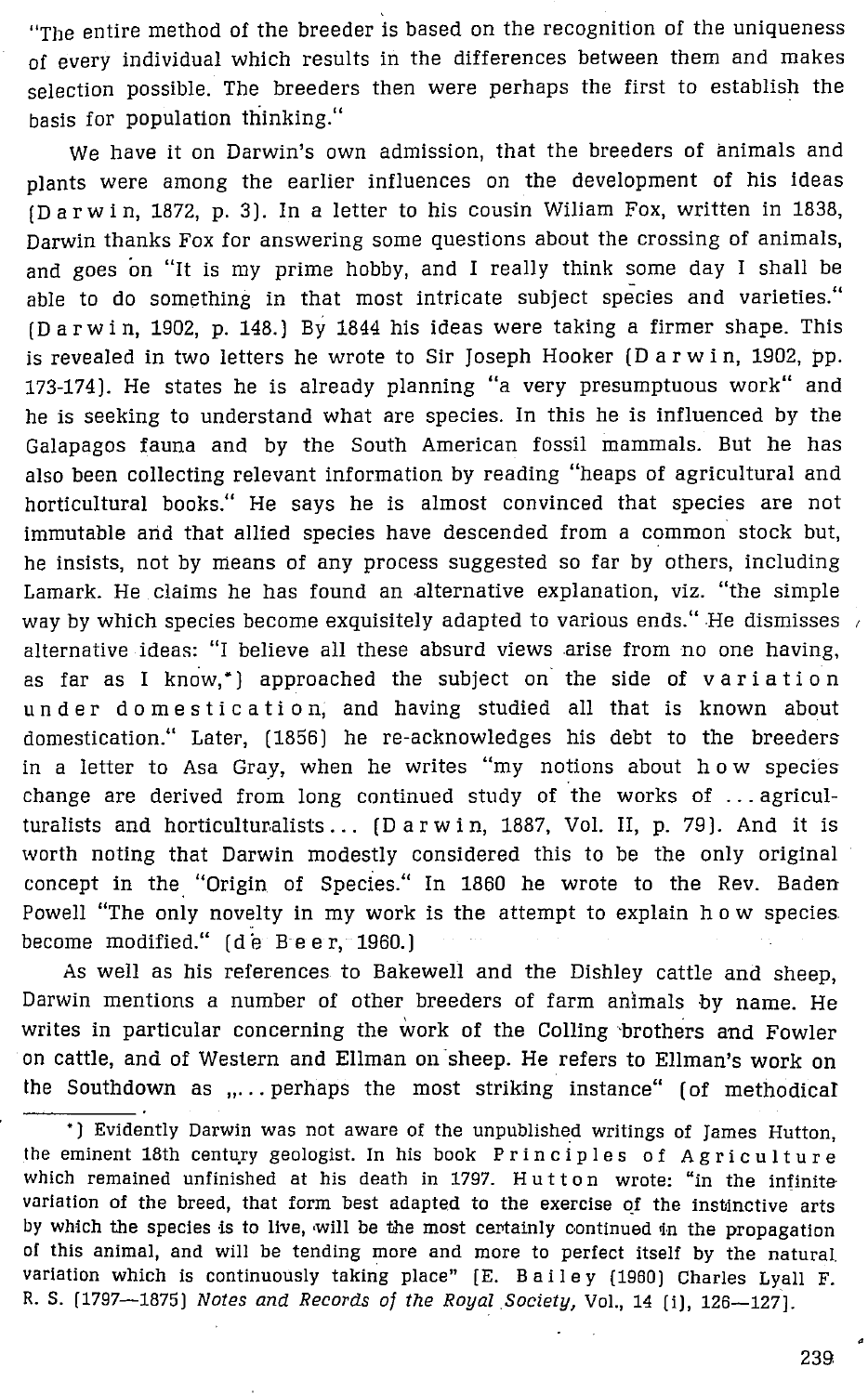selection in sheep), (Darwin, 1868, Vol. I, p. 100}; he is under no doubt that the Shorthorn is the most successful breed of cattle, and that Bakewell's Longhorn variety is in decline.

But he fully acknowledges Bakewell's pioneer work and influence on other breeders, referring to him in one place as "the famous Bakewell" iDarwin, 1868, Vol. II, p. 30), <sup>a</sup> title he accords to none of Bakewell's rivals or successors. In another place he lists eight 'well known names' (Darwin, 1868, Vol. II, p. 194} associated with the breeding of cattle, sheep and pigs. Of the eight, three only (Bakewell, Colling and Ellman) were active in the eighteenth century and Bakewell was the senior by <sup>25</sup> years. Moreover, despite the march of progress since the eighteenth century, the work of Bakewell was still highly relevant to Darwin's thesis. This is evident not only from the manner of his refernces to Bakewell but also from the frequency with which he refers to him, compared with other breeders of sheep and 'cattle.

When Darwin writes of "...that skill and perseverance shown by the men who have left an enduring monument of their success on the present state of domesticated animals..." (Darwin, 1868, Vol. HI, p. 4) we can be certain that he had Robert Bakewell very much in the forefront of his mind.

### ACKNOWLEDGEMENTS

I should like to acknowledge the fact that my interest in Robert Bakewell was stimulated by a letter from Dr. V. Orel (Moravian Museum, Brno} mentioning his investigation of the influence of the animal breeders on Mendel. It was at his suggestion that I have looked at the influence of Bakewell on Charles Darwin. May I say with what pleasure I have done this and express my sincere thanks to Dr: Orel for suggesting this most interesting line of research to me.

I owe a special debt of gratitude to Mr. Richard Neave for his reinterpretations of contemporary illustrations of Bakewell's sheep and cattle, as well as to Dr. R. Ollerenshaw, Director of the Department of Medical Illustration, Royal Infirmary, Man- 'chester, who gave permission for these sketches to be published. Permission to use the portrait of Bakewell was kindly given by Prof. H. C. 'Pawson.

Finally may I thank my Wife Mrs. Valerie E. Wood and my colleague Mr. Alastair Whitelaw for helpful comments on the manuscript and Mrs. Joan Gatehouse for undertaking to type it.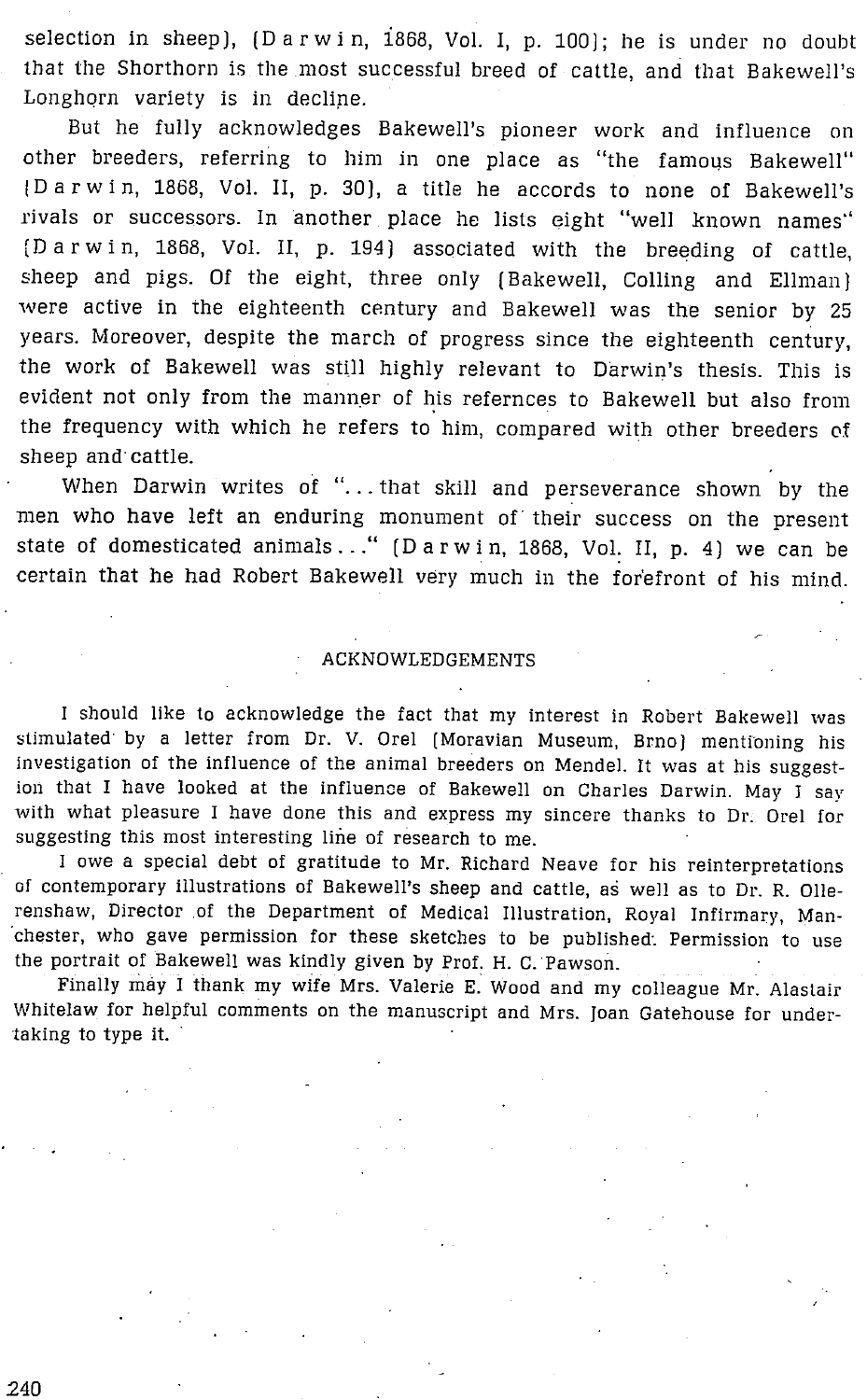Fig. 1. Robert Bakewell, 1725—1795.



Fig. 2, Charles Darwin, 1809—1882 '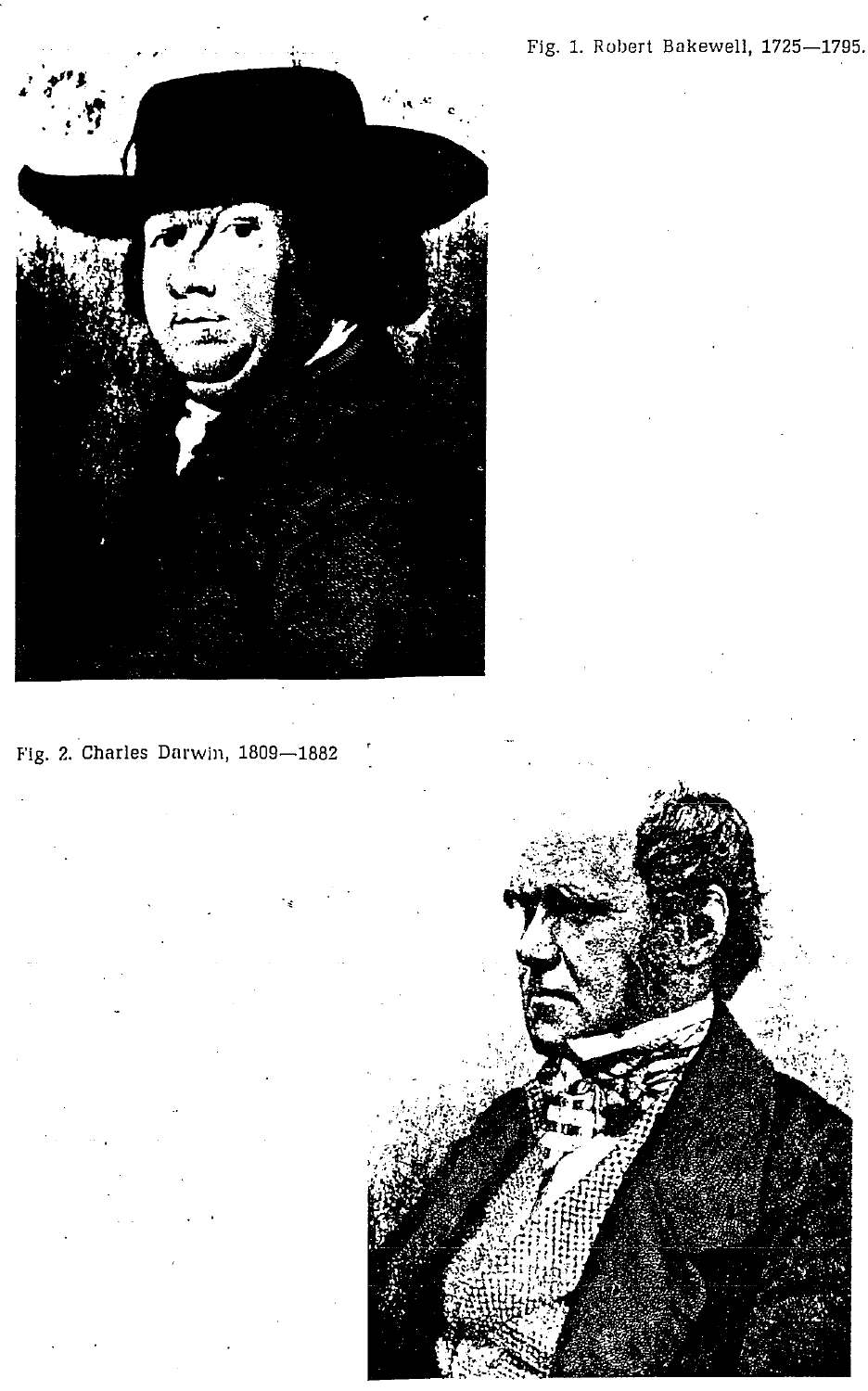

[New Lewester Pal',]

Fig. 3. The Dishley or New Leicester Bull, <sup>a</sup> contemporary picture.



## [ New Lewester Cow]

Fig. 4. The Dishley or New Leicester Cow, a contemporary picture.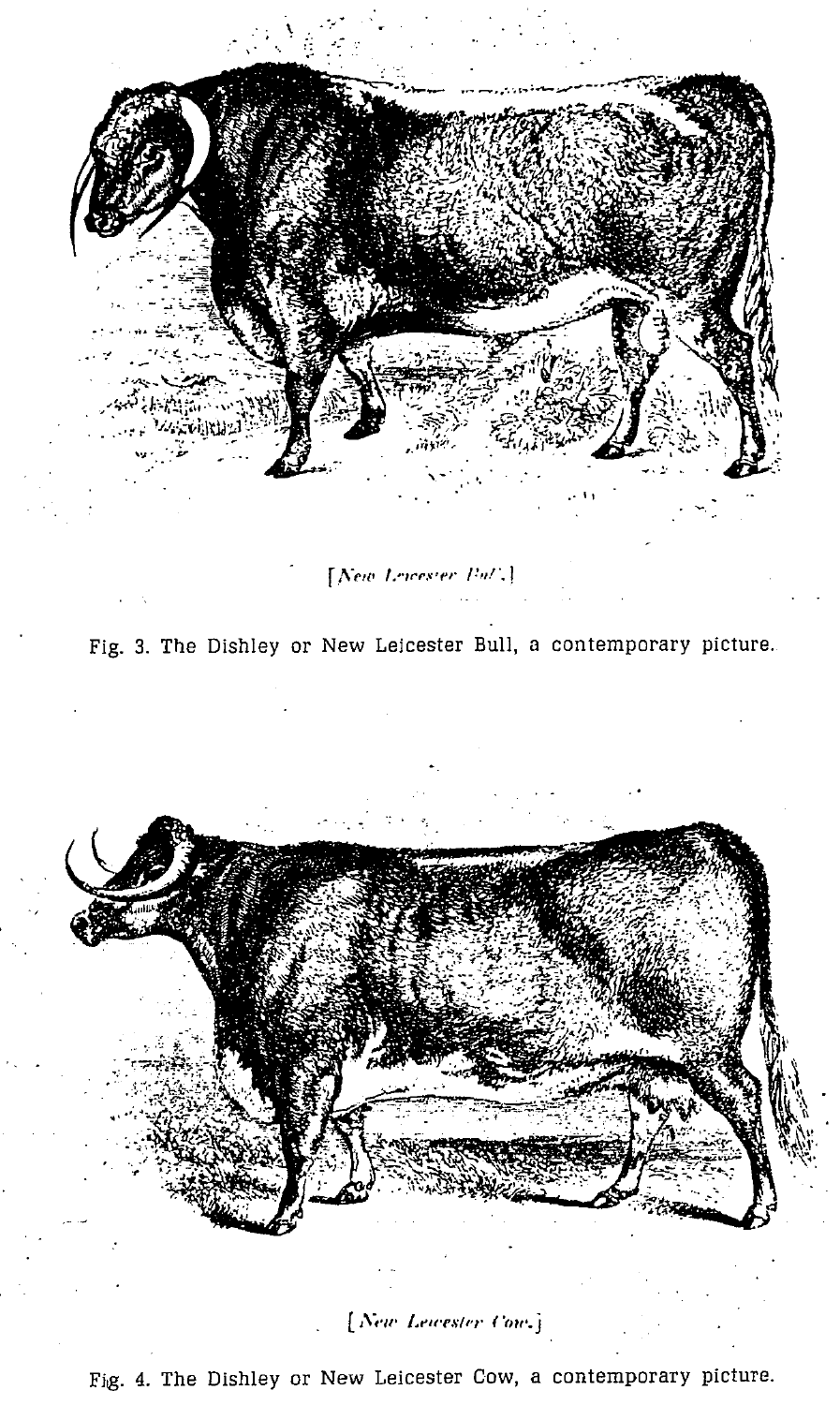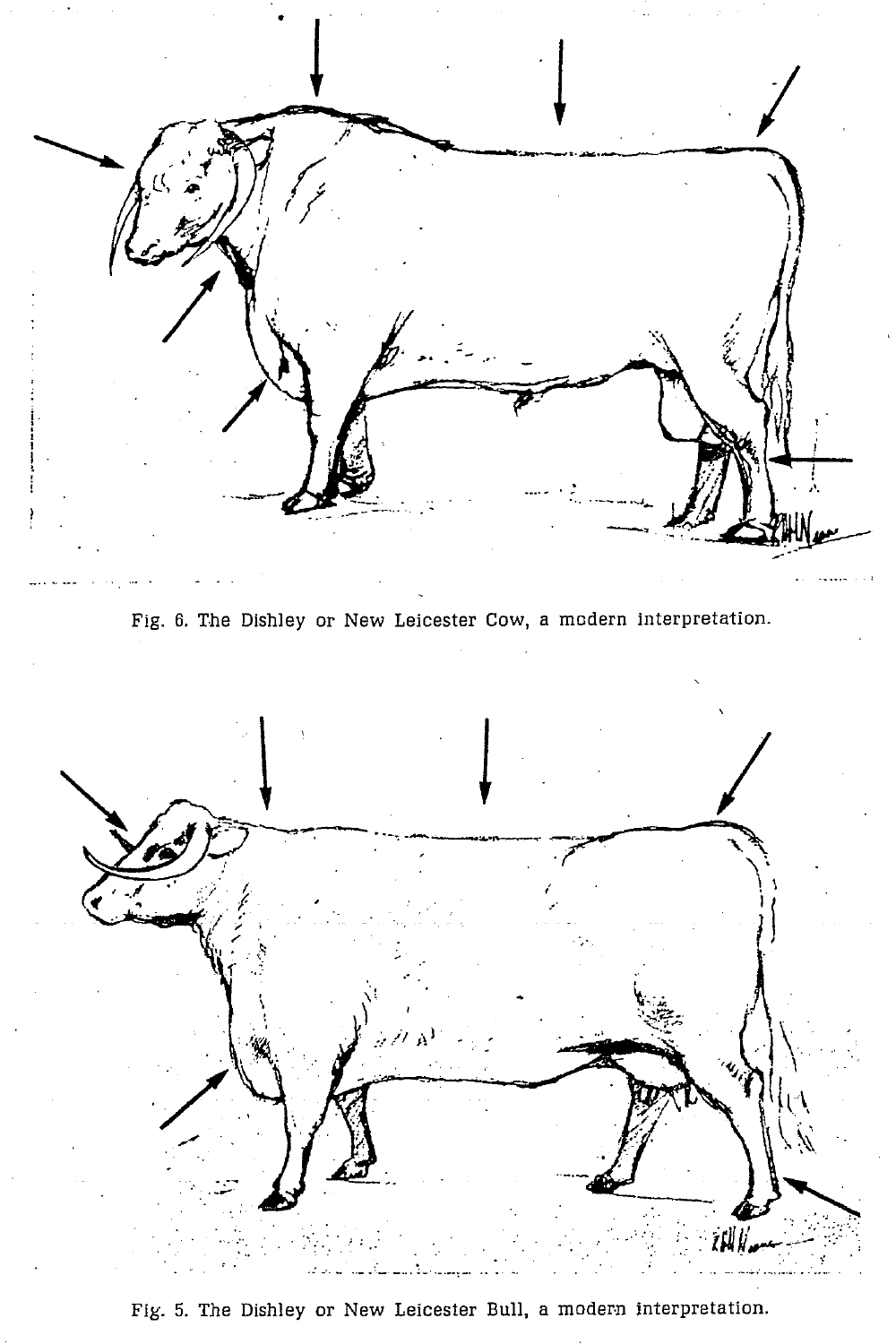

Fig. 7. The Dishley or New Leicester Ram, a contemporary picture.



Fig. 8. The Dishley or New Leicester Ram, a modern interpretation.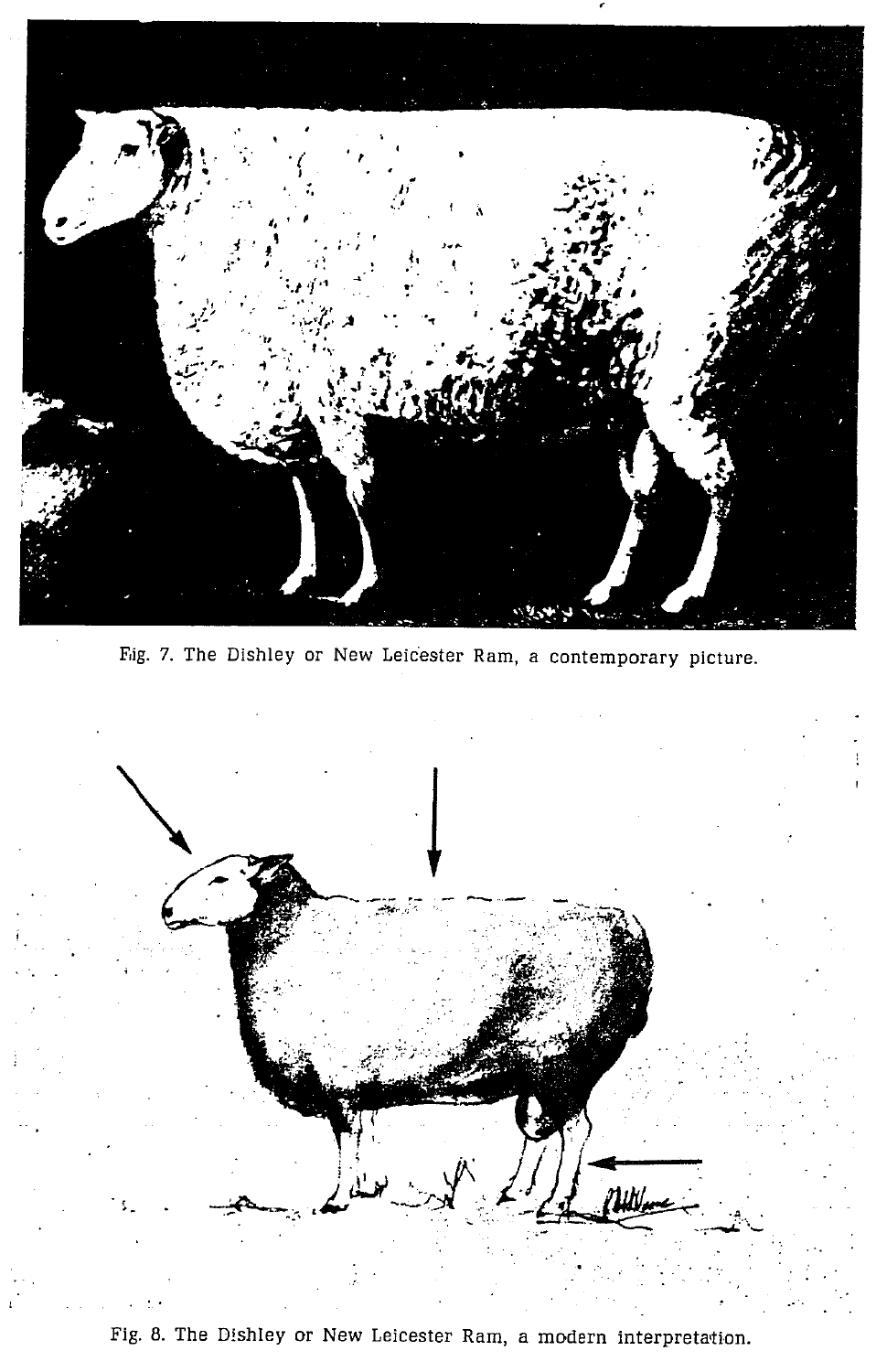#### SOUHRN

Ve své době Robert Bakewell (1725–1795) proslul mimořádnými úspěchy ve Slechténi skotu a ovci. Narodil se v Dishley v hrabstvf Leicestershire v roce 1725 a již ve svých dvaceti letech se začal zabývat šlechtěním skotu a ovcí selekčními metodami. Na rozdíl od všeobecné praxe v křížení zvířat, Bakewell začal cílevědomě připařovat zvířata příbuzensky.

I když tuto metodu využívali někteří chovatelé již dříve, zejména v chovu koní, přece nejvýraznějších úspěchů dosáhl Bakewell, který ji rozpracoval jako selekční metodu. VySlechtil nové plemeno skotu a nové plemeno ovci. Jeho leicesterské ovce jsou v Anglii chovany dosud.

Bakewell nechtěl své selekční metody zveřejnit. V roce 1770 ho navštívil A. Young, který pak Bakewellovy úspěchy popsal v různých časopisech a tyto se pak dostaly ve známost v Anglii a pronikly také na kontinent.

Charles Darwin se podrobně zabýval praxí selekce hospodářských zvířat a výsledky Bakewella a dalSich Slechtiteli na néj mély velky vliv. O samotném Bakewellovi se Darwin zmiňuje jen na několika místech, která jsou uváděna. Už v roce 1844 Darwin psal, že Bakewellovy úspěchy považuje za důkaz přirozené selekce.

Autor v této studii podrobně shrnuje málo přístupné, původní literární údaje o Bakewellové selekéni praxi a poukazuje na souvislost dila Roberta Bakewella a pozdějších chovatelů zvířat s názory Charlese Darwina.

### REFERENCES

- de BEER, G., 1960: Some unpublished letters of Charles Darwin. Notes and Records of the Royal Society, Vol. 14, p. 53.
- CULLEY, G., 1807: Observations on Livestock. 4th edition.
- DARWIN, C., 1842: "The Sketch" in Evolution by Natural Selection by C. Darwin and A. R. Wallace with a foreword by Sir Gavin de Beer, Cambridge University Press, London, 1958.
- DARWIN, C., 1844: "The Essay" in Evolution by Natural Selection by C. Darwin and A. R. Wallace, with a foreword by Sir Gavin de: Beer. Cambridge University Press, London, 1958.
- DARWIN, C., 1868: The Variation of Animals and Plants under Domestication. 1st edition. DARWIN,C., 1872: The Origin of Species. 6th edition, John Murray, London.
- DARWIN, F., 1887: The Life and Letters of Charles Darwin. John Murray, London. DARWIN, F., 1902: Charles Darwin. New Edition, John Murray, London.
- FOLEY, L. K., 1952: The Master of Dishley. Jersey Bulletin. of Indianopolis, Vol. <sup>71</sup> (quoted by Pawson, 1957).
- HAMMOND, J., 1960: Farm Animals. 3rd edition, Edward Arnold, London.
- HOUSMAN, 1894: Robert Bakewell. *J. Roy. Ag. Soc. England*, Ser. 3, Vol. 5 (quoted by Pawson, 1957}.
- KERRIDGE, E., 1967: The Agricultural Revolution. George Allen and Unwin Ltd., London. LOUDON, J. C., 1844: An Encyclopaedia of Agriculture. Longman, London, p. 1210  $\cdot$  (quoted by Pawson, 1957).
- MARSHALL, W., 1790: The Rural Economy of the Midland Counties. G. Nicol, London.<br>MAYR, E., 1971: Review of The Life and Letters of Charles Darwin. Johnson Reprint<br>Corporation, New York 1969. Stud. Hist. Phil. Sci. No. 3:27

 $\sim$  241  $\sim$  241